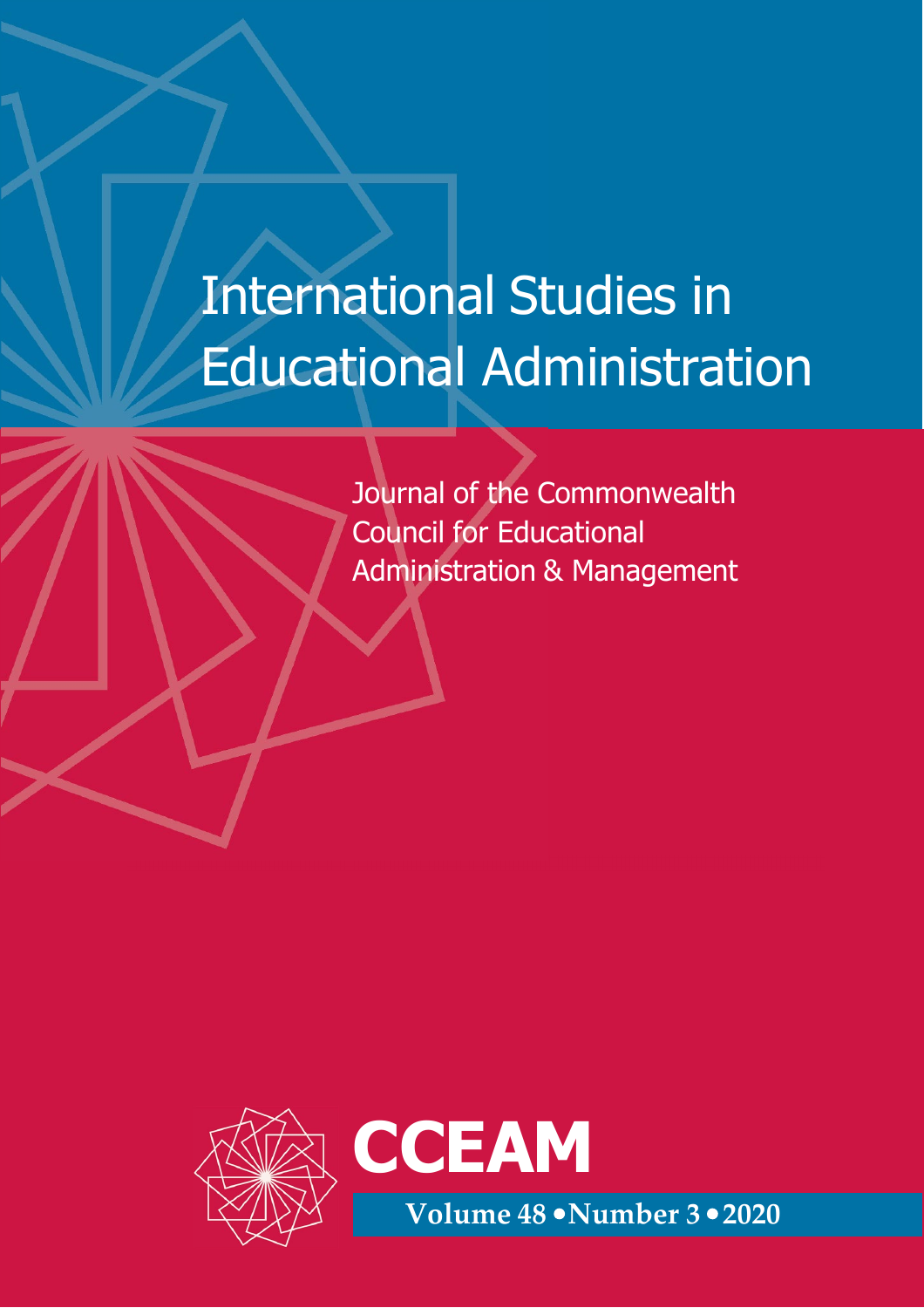**International Studies in Educational Administration** by the Commonwealth Council for Educational Administration and Management (CCEAM). Details of the CCEAM, its headquarters in Australia and its affiliated national societies throughout the Commonwealth are given at the end of this issue.

Enquiries about subscriptions and submissions of papers should be addressed to the editor, Associate Professor David Gurr via email at: admin@cceam.org; website: www.cceam.org.

#### *Commonwealth*

Members of CCEAM receive the journal as part of their membership. Other subscribers in Commonwealth countries receive a discount, and pay the Commonwealth rates as stated below. Payment should be made to the Commonwealth Council for Educational Administration and Management (CCEAM).

#### *The rest of the world*

Subscribers in the rest of the world should send their orders and payment to the Commonwealth Council for Educational Administration and Management (CCEAM).

#### *Account details for all payments are as follows*

*Account name*: Canadian Association for the Study of Educational Administration c/o Dr Patricia Briscoe

*Bank*: Royal Bank of Canada, 2855 Pembina Hwy – Unit 26, Winnipeg, MB, R3T 2H5

*Institution number:* 003

*Transit number:* 08067

*Account number*: 1009232

*Swift code*: ROYCCAT2

#### **Subscription rates for 2020**

| Institutions, Commonwealth  | £150 |
|-----------------------------|------|
| Institutions, rest of world | £170 |
| Individuals, Commonwealth   | £30  |
| Individuals, rest of world  | £35  |

© CCEAM, 2020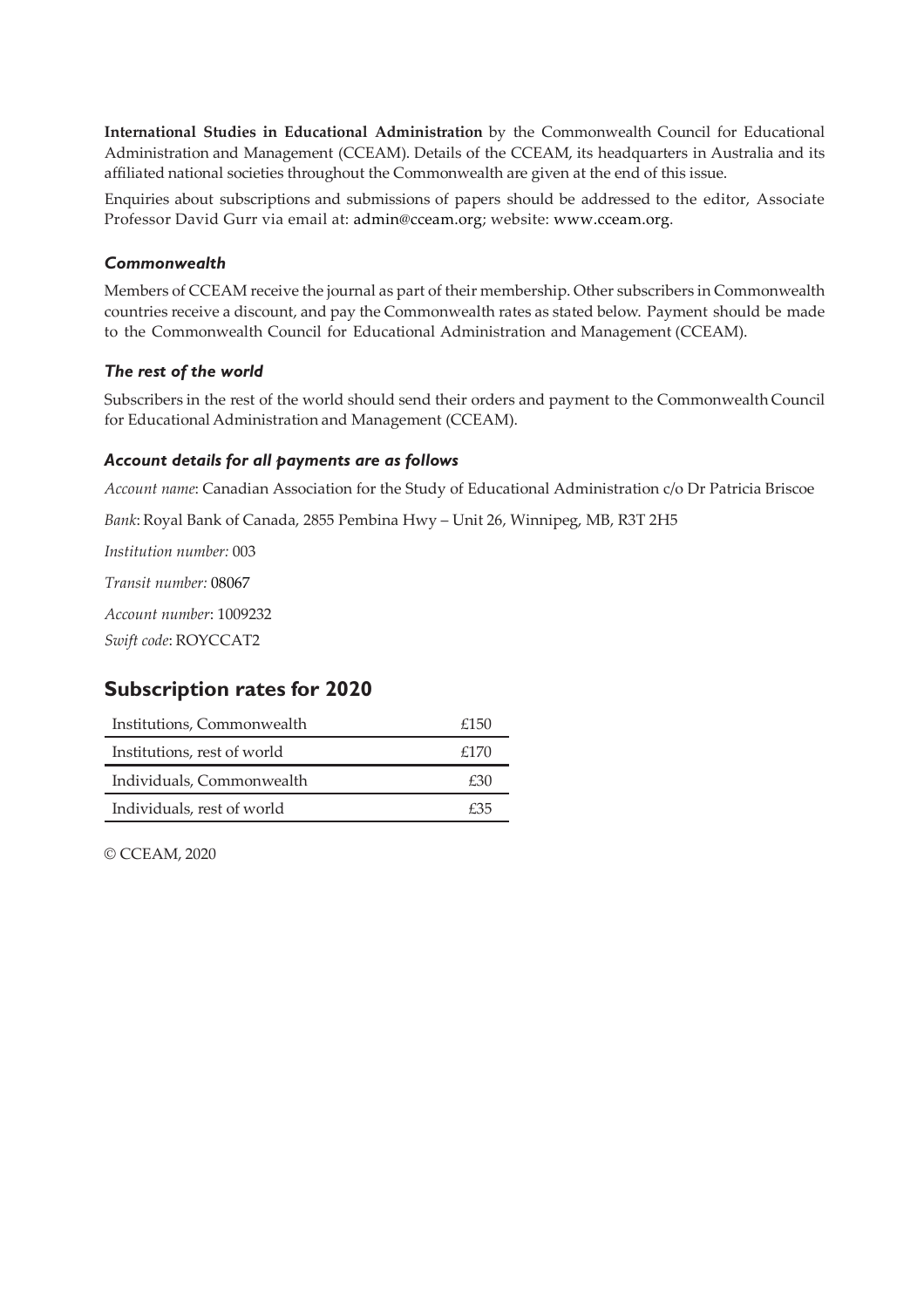International Studies in Educational Administration **Volume 48, No. 3, 2020**

# **Contents**

| <b>Editorial Note</b>                                                                                                                                                                                                                |    |
|--------------------------------------------------------------------------------------------------------------------------------------------------------------------------------------------------------------------------------------|----|
| <b>DAVID GURR</b>                                                                                                                                                                                                                    | 1  |
| COVID-19 and Inequities in Australian Education – Insights on Federalism, Autonomy, and Access<br>SCOTT EACOTT, KATRINA MACDONALD, AMANDA KEDDIE, JILL BLACKMORE, JANE<br>WILKINSON, RICHARD NIESCHE, BRAD GOBBY AND IRENE FERNANDEZ | 6  |
| Co-designing Educational Policy: Professional Voice and Policy Making Post-COVID<br>PAUL KIDSON, KYLIE LIPSCOMBE AND SHARON TINDALL-FORD                                                                                             | 15 |
| What Next? COVID-19 and Australian Catholic Schools Through a Leadership Lens<br><b>DAVID IVERS</b>                                                                                                                                  | 23 |
| Crisis Leadership: A Critical Examination of Educational Leadership in Higher Education in the Midst<br>of the COVID-19 Pandemic<br><b>JASON MARSHALL, DARCIA ROACHE AND RASHEDA MOODY-MARSHALL</b>                                  | 30 |
|                                                                                                                                                                                                                                      |    |
| School Leaders' Work During the COVID-19 Pandemic: A Two-Pronged Approach<br><b>KATINA POLLOCK</b>                                                                                                                                   | 38 |
| Leading in the Early Childhood Education and Care Sector in England During a Pandemic: Reality,<br>Relationships and Ruminations                                                                                                     |    |
| <b>LEWIS FOGARTY</b>                                                                                                                                                                                                                 | 45 |
| COVID-19: What Have We Learned From Italy's Education System Lockdown<br>CLAUDIO GIRELLI, ALESSIA BEVILACQUA AND DANIELA ACQUARO                                                                                                     | 51 |
| Out of Classroom Learning: A Brief Look at Kenya's COVID-19 Education Response Plan<br><b>PETER MOYI</b>                                                                                                                             | 59 |
| Managing the Costs of Online Teaching in a Free Secondary Education Programme During the<br>COVID-19 Pandemic in Nigeria                                                                                                             |    |
| <b>OYETAKIN AKINROTIMI IYIOMO</b>                                                                                                                                                                                                    | 66 |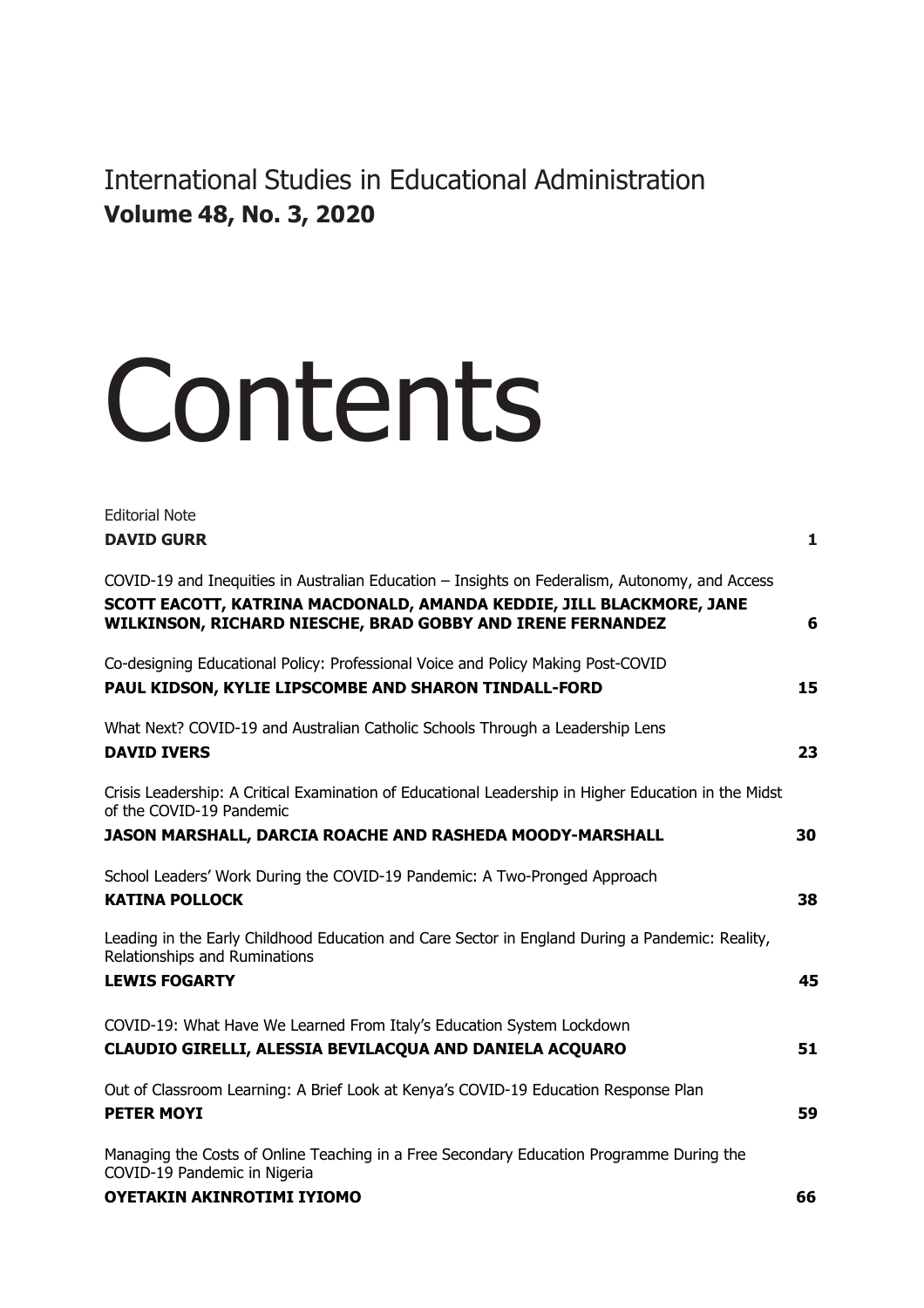| Educational Leadership Response to the COVID-19 Pandemic Crisis in Nigeria                                                                                         |     |
|--------------------------------------------------------------------------------------------------------------------------------------------------------------------|-----|
| <b>THERESA STEPHEN GYANG</b>                                                                                                                                       | 73  |
| Hold on Tight Everyone: We're Going Down a Rabbit Hole. Educational Leadership in Turkey During<br>the COVID-19 Pandemic                                           |     |
| PINAR AYYILDIZ AND HASAN SERIF BALTACI                                                                                                                             | 80  |
| COVID-19 and Unconventional Leadership Strategies to Support Student Learning in South Asia:<br>Commentaries from Bangladesh, India and Pakistan                   |     |
| NEELOFAR AHMED, PRERANA BHATNAGAR, MOHAMMAD SHAHIDUL ISLAM AND SARAH<br><b>ALAM</b>                                                                                | 87  |
| Learning to Walk All Over Again: Insights From Some International School Educators and School<br>Leaders in South, Southeast and East Asia During the COVID Crisis |     |
| <b>REBECCA STROUD STASEL</b>                                                                                                                                       | 95  |
| Education in the Age of COVID-19: Educational Responses From Four Southeast Asian Countries<br>PRAVINDHARAN BALAKRISHNAN                                           | 102 |
| Special Education Students in Public High Schools During COVID-19 in the USA<br><b>MATTHEW NELSON AND ELIZABETH MURAKAMI</b>                                       | 109 |
|                                                                                                                                                                    |     |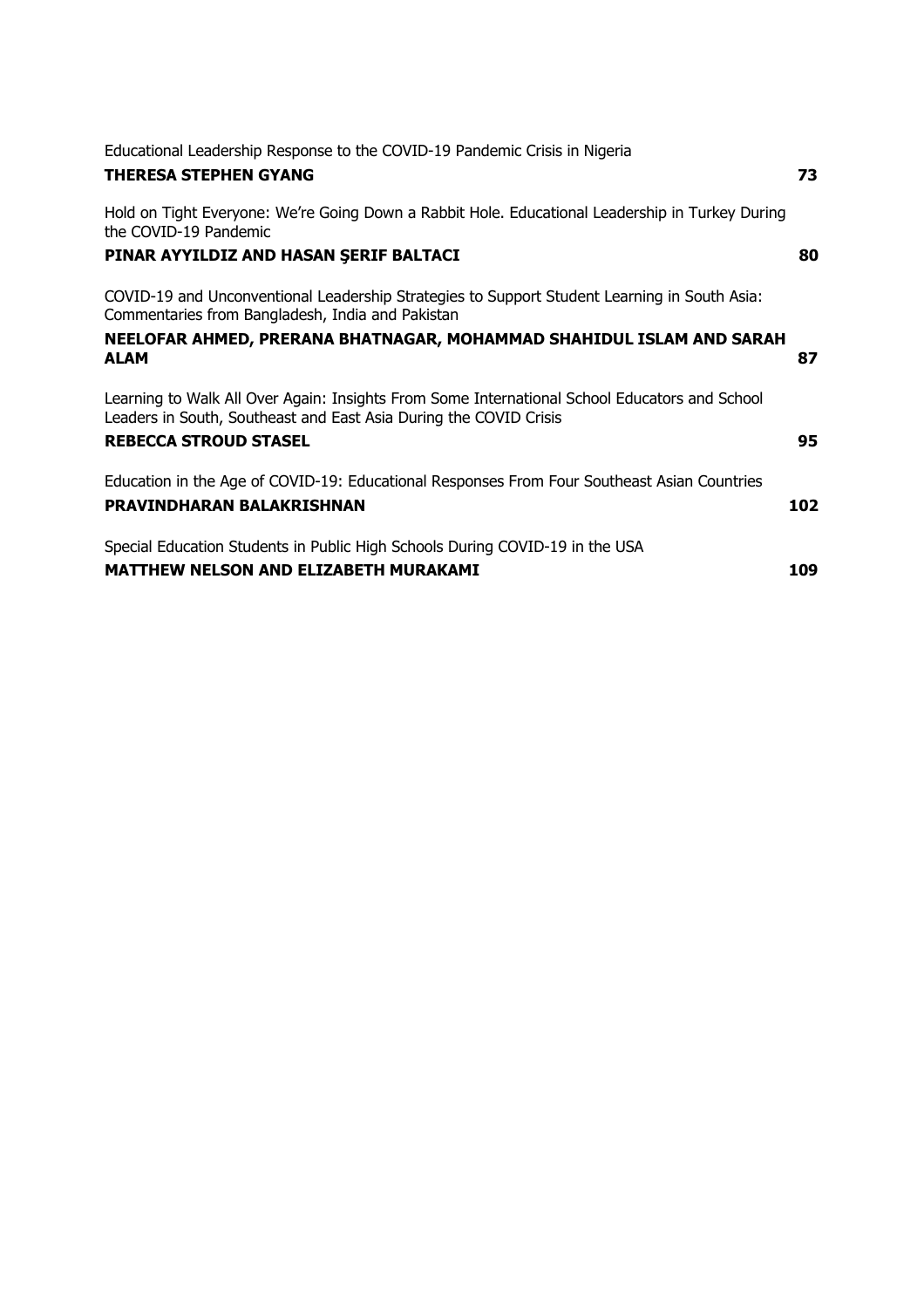### School Leaders' Work During the COVID-19 Pandemic: A Two-Pronged Approach

#### **Katina Pollock**

**Abstract***: The COVID-19 pandemic has altered the nature of school principals' work. Today, principals are expected to be exceptional managers and excellent leaders in a time where the pace of change has increased exponentially. Preliminary data suggest that principals in Ontario, Canada are pivoting their work: They are engaging in a two-pronged approach to lead public schools during the pandemic crisis. They are extending their roles around (a) safe schooling and setting the context for future schooling while (b) simultaneously extending their role of instructional leader to digital instructional leader. This paper, informed by preliminary focus group data, poses thought-provoking questions that principals are wrestling with in their practice around creating conditions for students to learn and teachers to teach, while at the same time seeking out new ways to support online learning and the operations of public schooling through what they call 'extensive digital instructional leadership'.*

**Keywords:** COVID-19, school principal, safe schools, digital instructional leadership, virtual schooling, equitable access

#### **Introduction**

The COVID-19 pandemic has fundamentally altered school principals' work across the globe. In Canada, the impact on principals' work depends on where their school is located: Each province/territory is responsible for their own public education and as such there is no national Canadian education system (Pollock & Hauseman 2015). Presently, provincial and territorial governments are working to ensure public school systems continue to function; throughout Canada, these governments have explored several options with varied start dates. For example, in June 2020, the province of Ontario announced that, depending on the public health situation, it was exploring three possible scenarios to reopen schools in September 2020: (a) normal school day routine with enhanced public health protocols but regular class sizes; (b) modified school day routines with an adapted delivery model, including smaller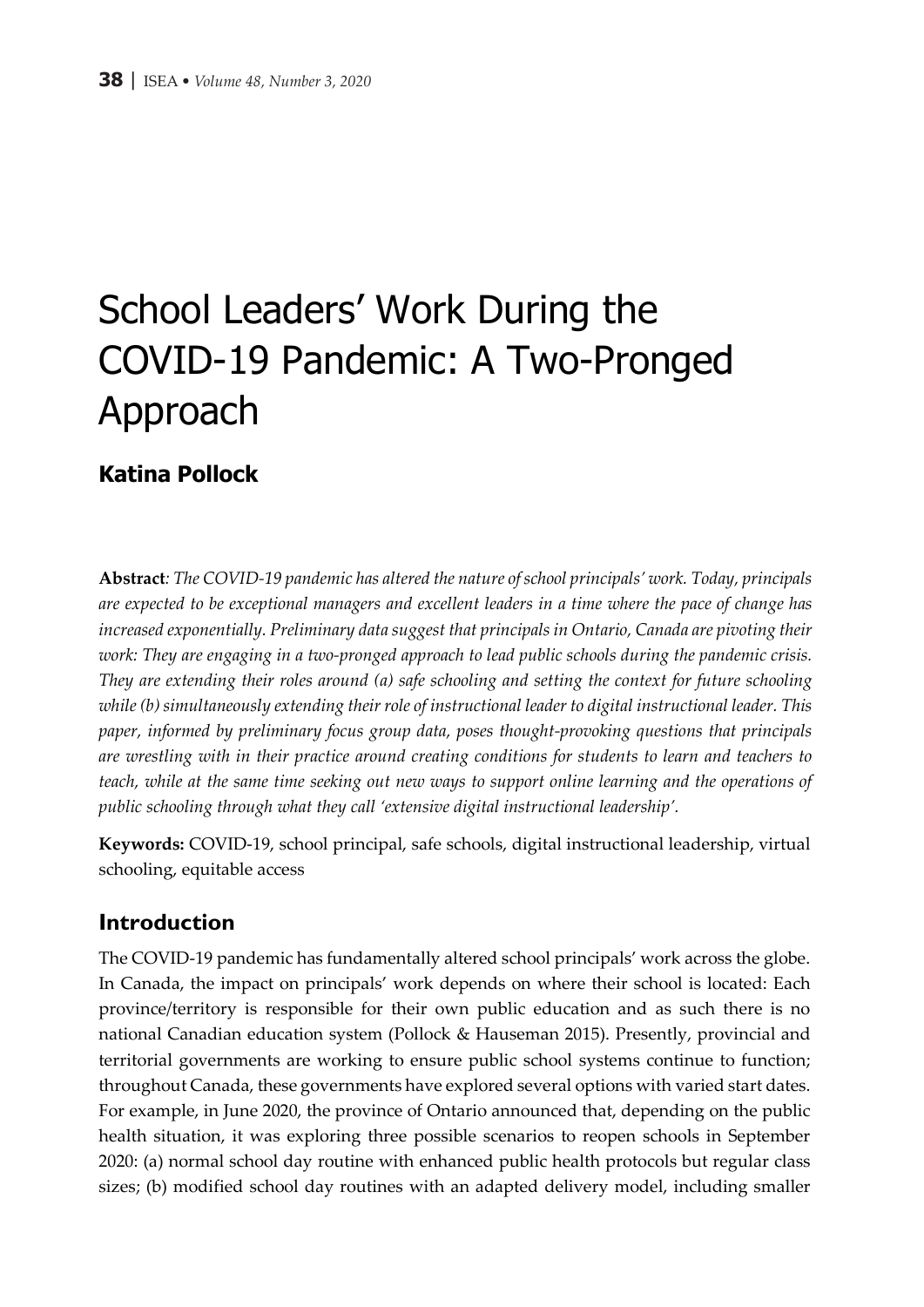class sizes and potentially alternate day or week delivery; and (c) at home learning, which would include remote/synchronous learning (Ontario Ministry of Education 2020).

Each of these potential scenarios will require a different approach to school delivery. Today, principals are expected to be exceptional managers and excellent leaders in a time where the pace of change appears to have increased exponentially (Pollock & Wang 2019, 2020; Wang & Pollock 2020). Principals and other educators are now considered the 'other first responders' (Osmond-Johnson, Campbell & Pollock 2020) in this current pandemic. School leaders are now expected to not only draw on their current skills and knowledge to meet the challenge of schooling students during the pandemic, but to also do so while developing new knowledges and skills and pivoting some of their current roles.

The need for new knowledges and skills arises from several factors, with the two most prevalent being the unknown nature of the SARS-CoV-2 and the need to consider alternative ways to successfully educate students amidst this outbreak—both requiring principals to carry out their role in different ways. To better understand the impact of COVID-19 on the work of school principals, we conducted a virtual pilot with 17 Ontario principals as part of our federally funded study on principals' work. Preliminary data from this virtual pilot focus group suggest they are engaging in a two-pronged approach to lead public schools during the pandemic crisis. They are extending their roles around (a) safe schooling and setting the context for future schooling while (b) simultaneously extending their role to include being a digital instructional leader. This paper, informed by the aforementioned preliminary data, is intended to pose thought-provoking questions and considerations that Ontario—and, undoubtedly, global—principals are wrestling with in their practice around creating conditions for students to learn and teachers to teach while at the same time seeking out new ways to support online learning and the operations of public schooling through what they call 'extensive digital leadership'.

#### **Prong 1: Safe Schooling and Future Schooling**

Ontario school principals' duties include being legally responsible for the health and safety of all students. Jurisdictions expect principals to connect with representatives from other government agencies in an effort to better meet student needs or provide student support services. Principals are also expected to report any child welfare concerns to their superintendent and appropriate government officials and to notify the appropriate authorities of any outbreaks of infectious or contagious diseases (Pollock & Hauseman 2015). Building on their existing responsibilities for a safe and healthy school, principals now must also develop a comprehensive understanding of COVID-19, including causes, symptoms, public health protocols, and preventions. They also need to do so in a media environment permeated with misinformation, in which they must sort and filter information to find the most up-to-date and accurate information as new details about the disease are discovered rapidly. Principals, along with teachers, are now part of the public health effort to prevent the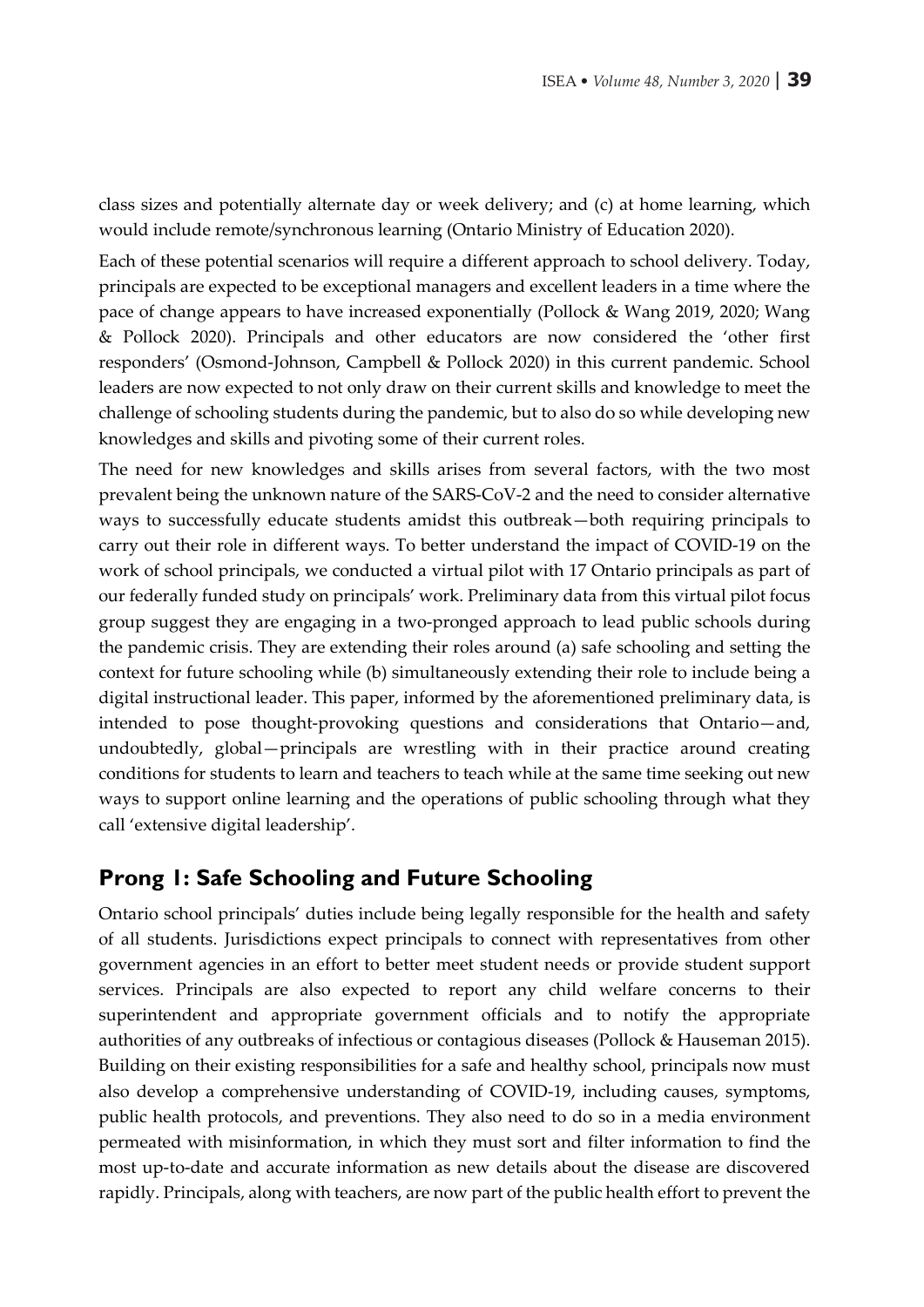spread of disease and they will do so within very different local contexts. What will this mean for schooling in the near to immediate future? Collateral issues will also influence principals' work: lockdowns, quarantines, self-isolation, physical distancing, and economic turmoil have also presented other health and safety issues for students, parents, teachers and school principals themselves that impact public schooling. What will principals face during the various phases of schooling over the coming months? These questions can fall into several categories: prevention, intervention, and the health and well-being of students, staff, and principals themselves.

#### *Prevention*

When we think of prevention, we think about stopping something before it happens. During the COVID-19 pandemic, principals are being tasked with trying to prevent the spread of the coronavirus among their student and staff populations. Prevention concerns centre around physical aspects of schooling and the practices that need to be introduced ahead of time. Considerations associated with physical aspects of schooling can include how best to use physical space for physical distancing, whether or not to use plexiglass on each desk, the cost of installing hand sanitizer dispensaries in each classroom, whether or not to provide masks for individual students and how to dispose of them, and the cost of and risk associated with hiring of additional custodial staff—to name a few.

Preventative school preparation will be futile, however, if modifications to school delivery and practices are not introduced before schooling begins. One way to communicate preventative practices is through curriculum modifications that specifically target infection prevention. Principals may need to consider how professional development around these curriculum additions will be delivered, and by whom. Organizationally, will schools run in shifts? Will there be recess, and, if so, will it also be staggered? Principals will have to consider how applied courses with tactile experiments and limited resources will take place. All these considerations will impact the bottom line and principals will be faced with new budgetary decisions and considerations.

#### *Intervention*

Inevitably, preventative planning can only go so far as it is impossible to control the behaviour and practices of all students and staff inside and outside the school premises. For this reason, interventions need to be in place for schools to continue to function. Principals will need to ensure that there are effective communication processes in place. There will need to be new explicit protocols and communication strategies not only with parents and the local communities but also with public health authorities to relay information about infection and subsequent procedures enacted to contain the spread. Implementing interventions means hot spots and clusters have popped up in local schools and communities; principals will need to think about temporary school closures while learning continues. What impact will future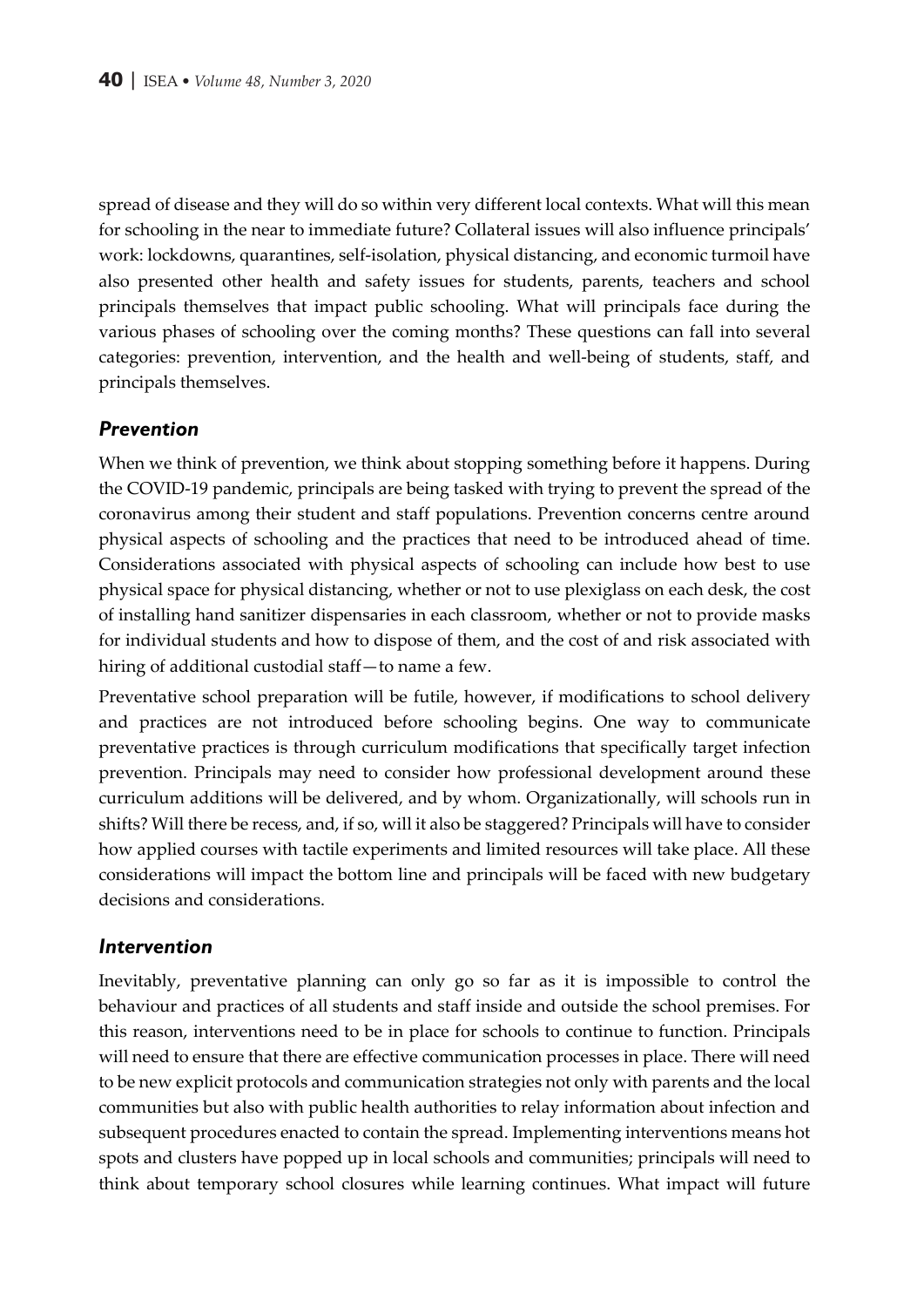school closures have on student learning, especially for students who are already struggling with engagement?

#### *Health and Well-Being of Students, Staff, and Self*

With a slowed economy and increased job loss, many families are struggling. In this environment, principals will need to consider the emotional and social well-being of their students. The pandemic is having a psychological impact alongside the physical symptoms for all those affected (Zhou et al. 2020). The emotional consequences of the pandemic vary from students being anxious about catching the virus, to students experiencing loss of loved ones, to others whose families are struggling financially because of the economic fall. All of which can have an impact on students' capacity and will to learn. The well-being of teaching staff and paraprofessionals associated with the school is also a concern as many face health, family, and financial issues related to the virus.

Principals' own wellness while leading through the pandemic must also be a consideration. Pre-pandemic, school leaders across the globe were experiencing work intensification (Pollock & Wang 2019, 2020; Riley 2019; Wang & Pollock 2020). How the stress of leading and managing schools through a pandemic will influence principals' wellness remains to be seen, but chances are the consequences of school closures and reopening—and, in some cases, re-closure—will do little to ease work intensification or principals' stress and burnout.

#### **Prong 2: Digital Instructional Leadership**

Pre-pandemic, principals' leadership was influenced by several factors, such as local context, policy, and program reform. Although these factors continue to exist today, changes in the structure of schooling during the pandemic have turned principals' attention to online learning and leading schools virtually. It should be noted that although online, virtual schools and networks of schools existed prior to the COVID-19 pandemic (Gurr 2006), employees were hired specifically to work within these online, virtual contexts. During the COVID-19 pandemic, many schools and school systems have engaged in virtual, online learning to varying degrees, and in the majority of these cases few educators or students had any control over the delivery of virtual public education. Essentially, entire school systems abruptly converted to some form of virtual or distance education with many educators and leaders given next to no preparation. This abrupt structural change poses many questions about leading and supporting learning in a digital/virtual/online work environment.

#### *Supporting Online Learning*

Pre-pandemic, there was substantial investigation in the use of information communication technology (ICT)/Advanced communication technology (ACT) in principals' work (Gurr 2000; Lanctôt & Duxbury 2017; Pollock & Hauseman 2018). The use of ICT/ACT and social media has grown exponentially now that schools are physically closed, and learning has been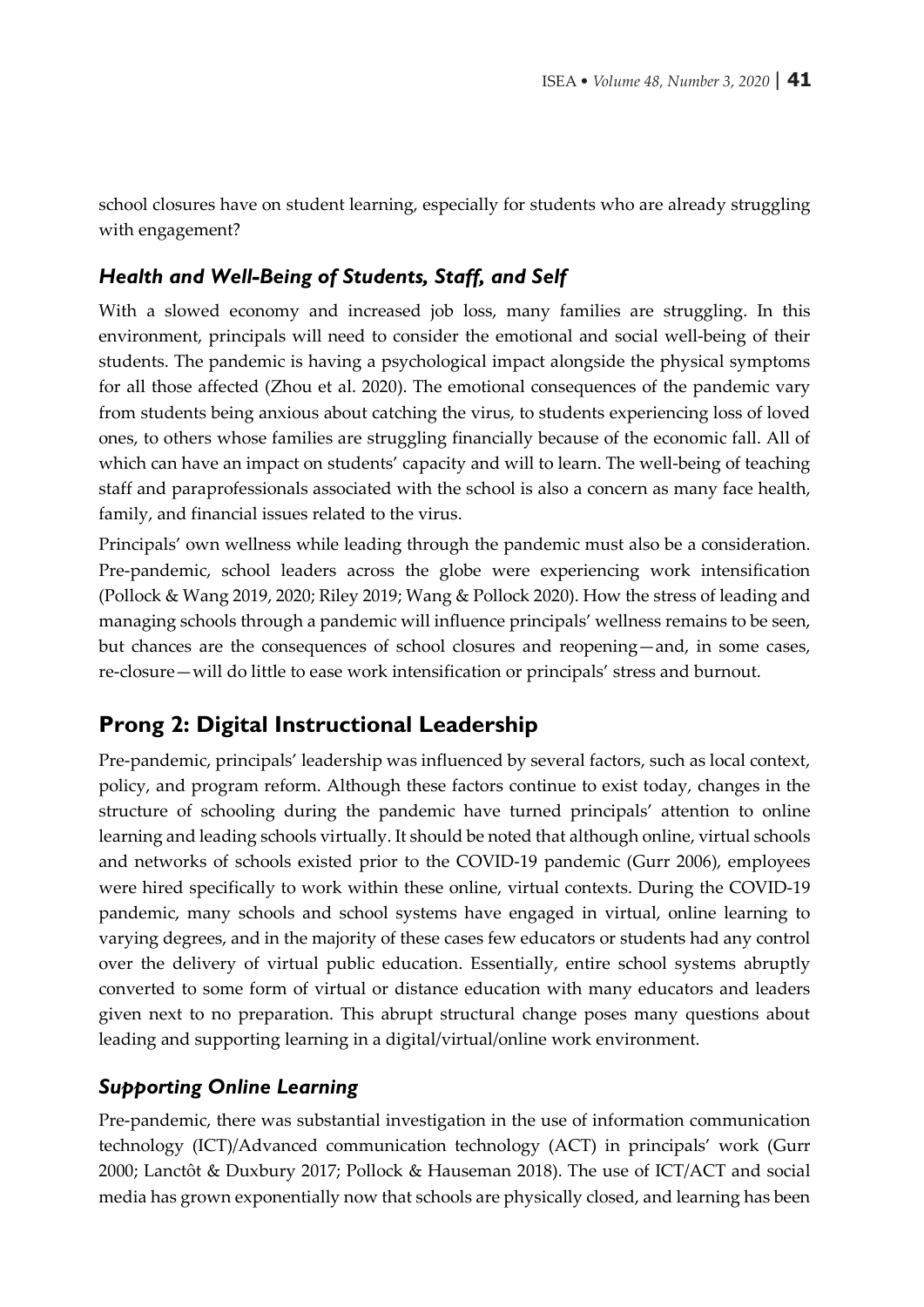moved to virtual engagement. What is the most appropriate way to deliver schooling online? As instructional leaders, principals are responsible for supporting and ensuring that effective pedagogical practices and successful student learning happen. Now they are to do this using technological media supported by web applications and platforms. In this rapid process, teachers in some jurisdictions are being asked to deliver learning programs online. Online teaching and learning is not merely taking a face-to-face program and delivering it via a webbased conference platform (Ben Jaafar 2020). Considerations for students include the hardware and software issues (e.g. WiFi accessibility, learning devices such as tablets, laptops and smartphones) and also the skills required to navigate software and new knowledge on how to interact on such platforms. These considerations are also not exclusive to students but also include teachers and school principals themselves as well.

Key findings from a recent National Association of Elementary School Principal survey about the COVID-19 pandemic (NAESP 2020) reported that scaling up education technology was a concern for principals, with 82 percent of respondents indicating that they were unsure how their district plans to scale up education technology to deliver curriculum and instruction during the COVID-19 pandemic. School principals also raised concerns about creating equitable learning opportunities for all students. These concerns included internet access at home; access to learning devices such as laptops, tablets, and smartphones; and limited instructional capacity for online learning, to name a few. These concerns, although US-based, were also echoed in the recent virtual pilot focus group with Ontario principals.

#### *Leading and Managing Virtual Schools*

Pre-pandemic, there were emerging academic debates around whether or not leading in a virtual world used the same practices with altered communication skills or if it required different approaches to leadership (Gurr 2006; Pulley & Sessa 2001; Pulley, Sessa & Malloy 2002). Preliminary findings from the Ontario virtual pilot group indicate that although many principals are engaging in similar leadership practices, how they go about it and the nature of this work has changed. When asked if their work had changed, the majority indicated that their work has pivoted: the priority list has slightly altered and, in terms of time allocation, what they spend their work time on has shifted. In terms of managing their work, principals will need to think about which shareable document platforms should be used and the complexities surrounding their use (e.g. ease of use, data protection, etc.).

When thinking about leading virtual schools, principals in the virtual pilot sessions stated that their role had also pivoted to concentrating on supporting educators, students, and parents in transitioning to a different way of schooling. This supporting role also included being an active information mobilizer and policy interpreter as new rules and regulations were at one point being released on a daily basis with little to no warning. In a virtual world, school principals need to consider matters such as managing the physical distance between school members, establishing effective communication strategies, motivating staff, and establishing trust (DasGupta 2011).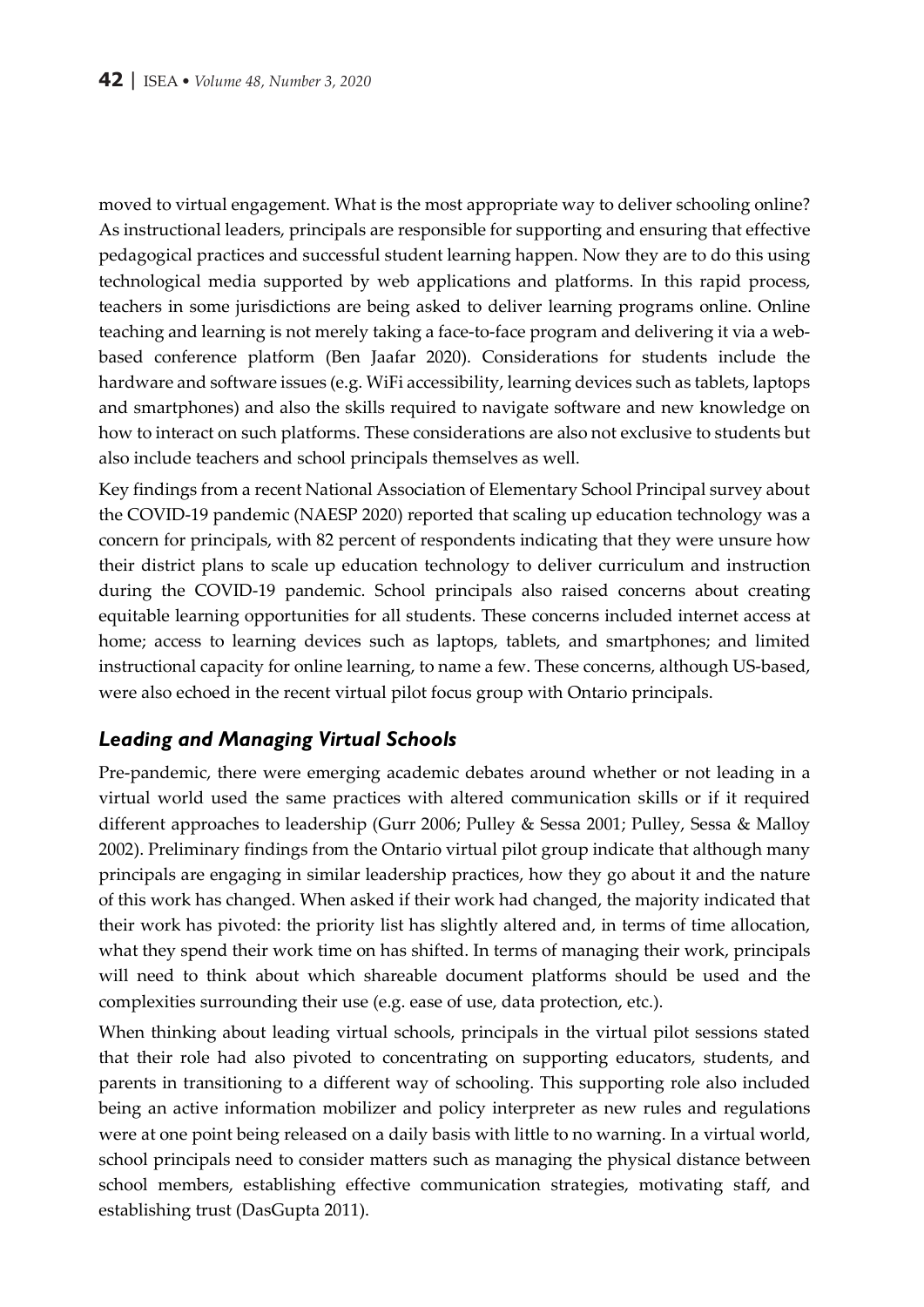#### *Proactively Reducing Issues of Access*

The pandemic does not exist in a silo. The pandemic has brought many of the unresolved inequities in our public education systems (and society in general) to the forefront. Principals indicated in the virtual focus group session that they were concerned about how pre-existing inequities were being exacerbated and new issues were arising around access to quality education for students and parents. For example, some students do not possess the technology to participate in online learning. Others may have the technology, but where they live does not have accessible WiFi. Still others may have the necessary requirements but not the physical space that is conducive to active learning. Other students may be disproportionately affected by COVID-19 because family members are essential workers, or because they have ill family members, or a myriad of complex factors that influence their ability to learn during the pandemic. Principals are being asked to help address these issues.

#### **Conclusion**

The pandemic has provided an opportunity for a global case study that responds to the question Avolio and Dodge (2000) identified two decades ago: 'The question is not whether to study e-leadership but where to start' (p. 633). Studying e-leadership during a pandemic will require researchers to consider: 'What conditions need to be in place for students to learn and for teachers to teach, and how will leaders across the system adapt to support these conditions?' (Osmond-Johnson et al. 2020: n.p.), but more importantly we as education researchers can also take this opportunity to think outside the box and consider how this might be a unique chance to change public education to create more equitable school systems in the long term. In closing, a good place to start is to consider two crucial questions that Netolecky (2020) posed:

- 1. What is it that we've missed that we want to bring back into schooling and education?
- 2. What is it that has been removed that we do not want to return to?

#### **References**

Avolio, B. J., & Dodge, G. E. (2000). E-leadership: Implications for theory, research, and practice. *Leadership Quarterly*, *11*(4), 615-668.

Ben Jaafar, S. (2020). Emergency Response to This Pandemic Is Not the Future of Online Education. BETT, April 16 (retrieved from https://www.bettshow.com/bett-articles/emergency-response-to-this-pandemicis-not-the-future-of-online-education).

DasGupta, P. (2011). Literature review: e-Leadership. *Emerging Leadership Journeys, 4*(1), 1-36.

Gurr, D. (2000). The impact of information and communication technology on the work of school principals. *Leading & Managing, 6*(1), 60-73.

Gurr, D. (2006). E-leadership. In S. Dasgupta (Ed.), *Encyclopedia of Virtual Communities and Technologies*  (pp. 161-164). London, UK: Idea Group Reference.